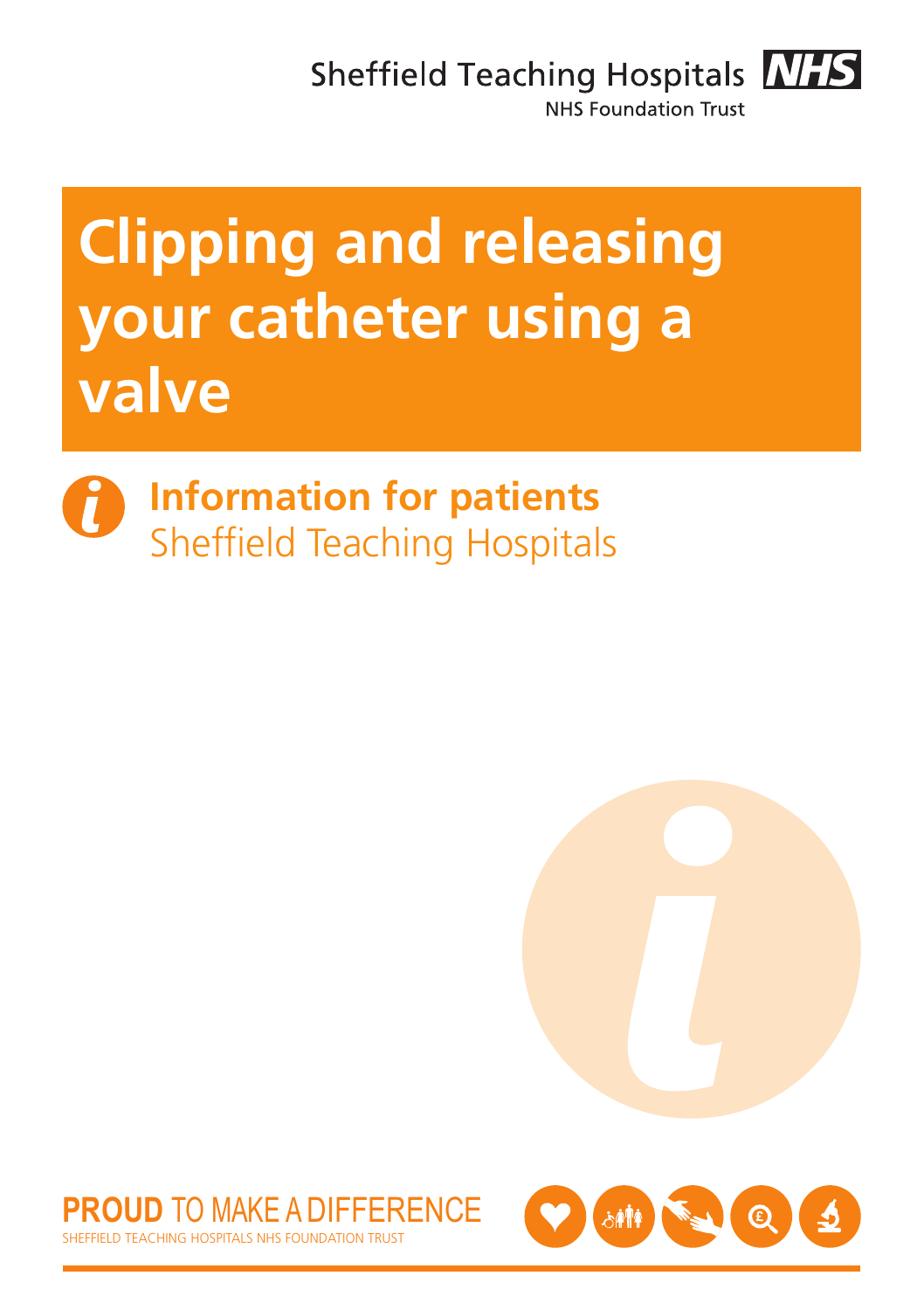## **What is meant by clipping and releasing?**

By fitting a valve to the end of your catheter, you can 'clip off' the catheter for a period and allow the bladder to collect and store some urine. At intervals, you can 'open' the valve and allow the urine to drain out before clipping off again.

#### **Why should I clip and release?**

It is good practice to maintain some capacity in your bladder. Also, collecting a volume of urine in your bladder and then allowing it to drain helps to wash out any debris.

This reduces the risk of infections and bladder stones.

If you do not maintain the capacity of your bladder, it may eventually shrink. A very small, shrunken bladder can cause problems long term.

#### **How often should I do this?**

Ideally, you should clip the catheter off for 4 hours at a time as this loosely mimics the period between emptying your bladder normally. If your catheter has been on free drainage for sometime, your bladder may have shrunk in size and it will take some time to stretch it up again. If this is the case, start clipping off for  $\frac{1}{2}$  hour, then increase to hourly, 2 hours, 3 hours, then 4 hours.

Every bladder is different and you will have to try and see how quickly you are able to increase the time intervals. If you are unable to clip off for 4 hours then any amount of time is better than none.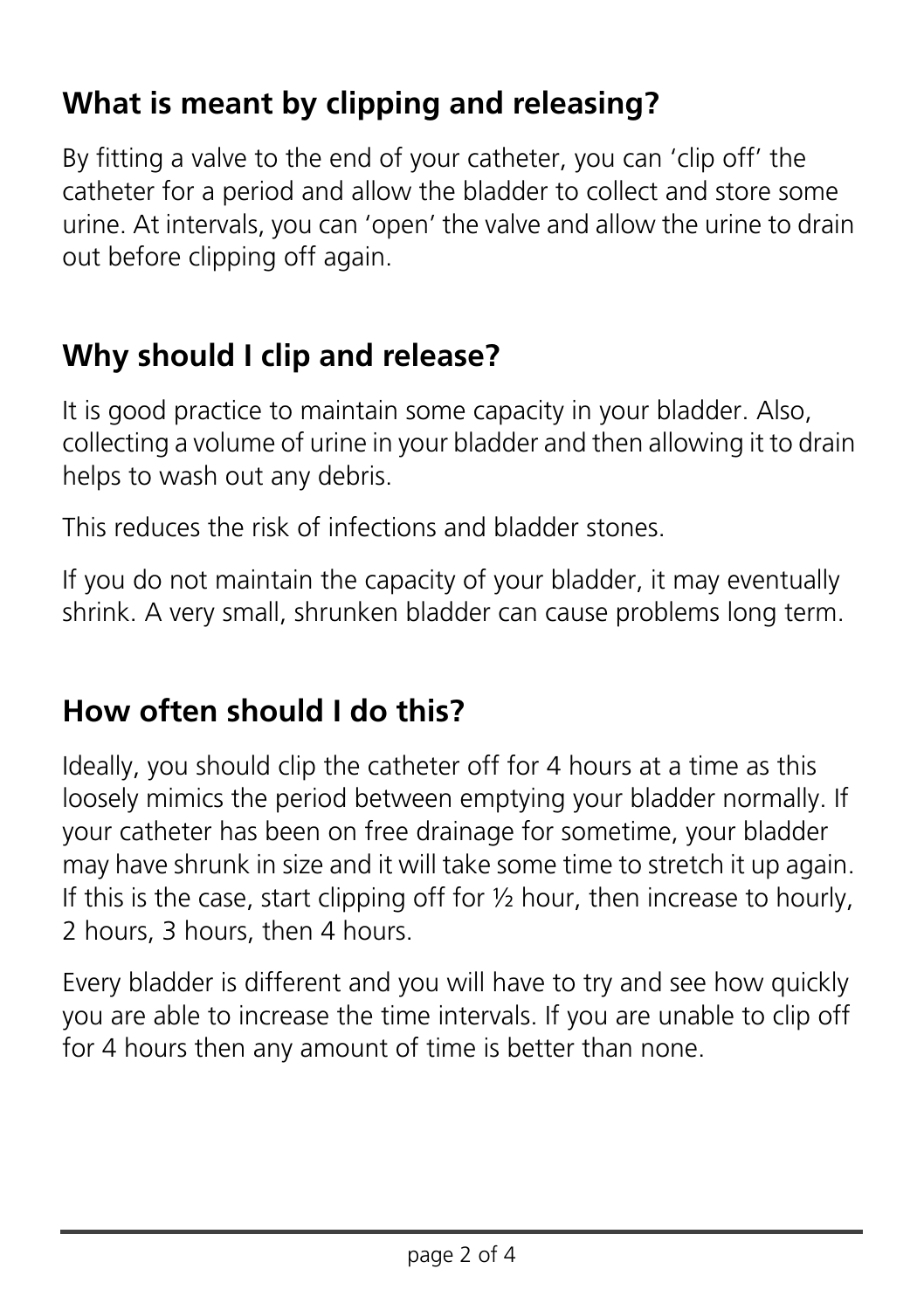## **Will I always be able to clip and release my catheter?**

If you develop a bladder infection, bladder stones or become constipated, you may find that you cannot clip and release as normal until the problem settles or is dealt with. If you find you are suddenly unable to clip and release without getting wet, allow your catheter to drain freely into a bag and seek advice from your District Nurse or the ward.

#### **What if I can't clip and release without getting wet?**

Not everyone is able to clip and release without getting wet, but it is well worth trying. If you try it and you really are not able to stay dry at all, just try to 'clip off' for one period per day. Do this when you are in the bath or shower and it does not matter if you get wet. Even clipping off for ½ hour will stretch your bladder up a little and help maintain its capacity.

The benefits of clip and release are such that it may be worth taking a 'one a day' tablet of an anticholinergic medicine, such as Oxybutynin. Such medicines aim to relax your bladder and stop you getting wet so easily. This should allow you to clip and release more regularly and for longer periods. If this does not work, or causes troublesome side-effects such as dry mouth or constipation, you can discuss the possibility of having injections of Botulinum Toxin ('Botox') into your bladder (see separate botulinum toxin leaflet for further details).

#### **What type of valve should I get and where do I get it from?**

There are a selection of catheter valves available on prescription from your GP, an example of one is shown on the next page. We can supply your catheter valves in the first instance.